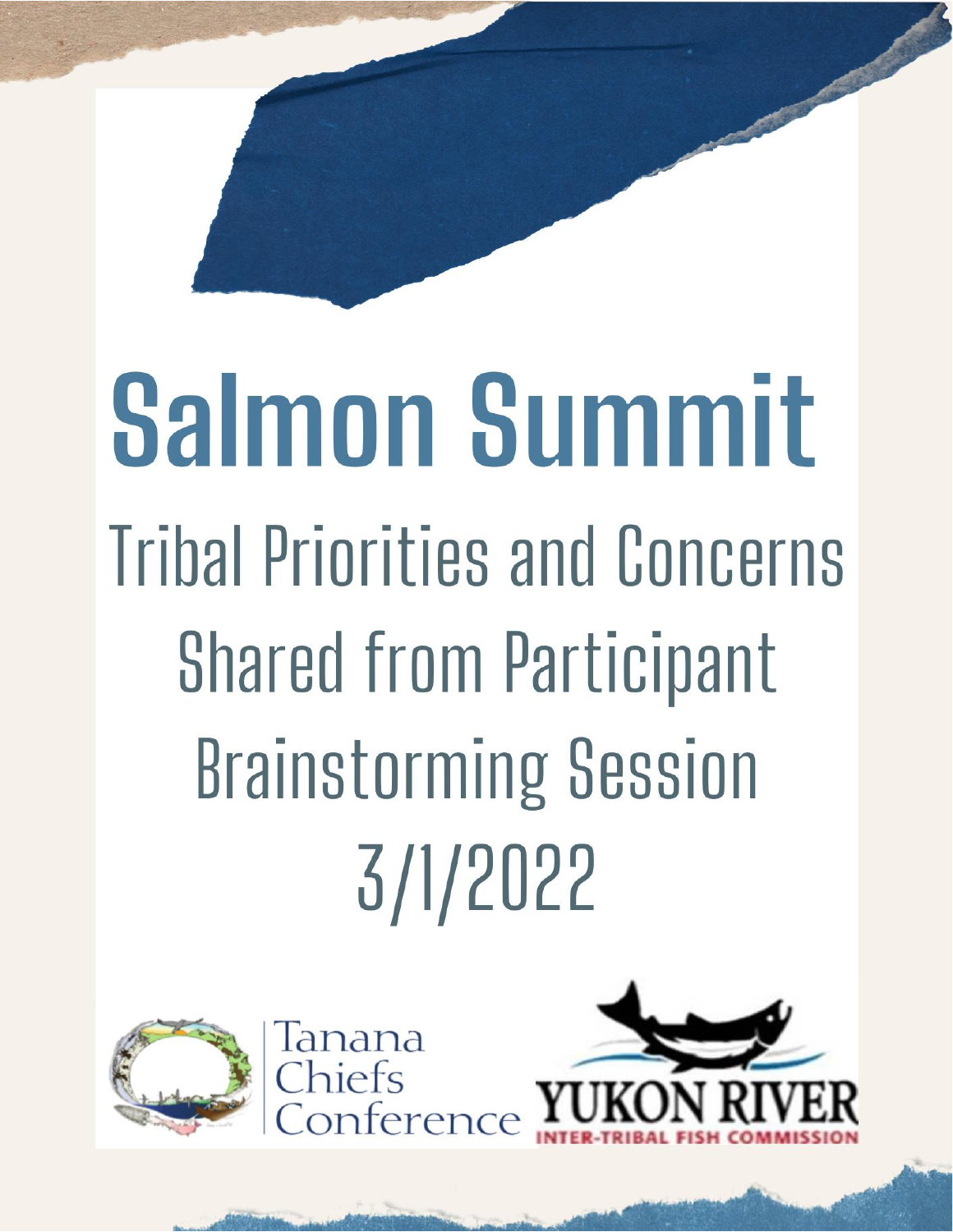# **Tribal Priorities:**

### **Community and Education:**

- **Feed Our People!**
- Return of the salmon, tribes **need** fish!
- Unification of tribes
- Increase community involvement in practices, projects, and governance
- Fish camps need to be hosted with or without fish to develop familial, cultural, and traditional bonds, while passing education through the generations
- Increase involvement of Elders
- Listen to Elders
- Increase youth involvement in all practices
- Have community and council meetings to involve people and share knowledge
- Host a salmon summit at least x2 per year
- Have community meeting to involve more people in discussions
- Culture camps to provide for families who do not have the means or knowledge to catch and prepare fish
- Educate youth on language, culture, and value system
- Sharing of fish counting knowledge with tribal members, spread information
- Have more members get involved with organizations like TCC
- Gain more workers for TCC
- Educate youth about tribal governance, fisheries, and wildlife. Establish it as part of the curriculum
- Share stories and knowledge throughout generations
- Have a presentation by a biologist on the life cycle of fish

#### **Fish and Salmon Practices:**

- Stop selling and dispersal of salmon eggs
- Ability to catch natural fish, not substitutes from other places or replacements from fisheries
- Get a harvest sampling from the 2<sup>nd</sup> pulse of chum salmon in the Upper Koyukuk + Yukon region
- Full smoke houses within 5 years
- Need river sonar
- Implement a fishing cap in the North Pacific, if villages have a cap so should commercial fisheries
- Stop salmon test nets and salmon tagging
- Reinstatement of the Chum bycatch cap
- Data on number of fish consumed by interior tribes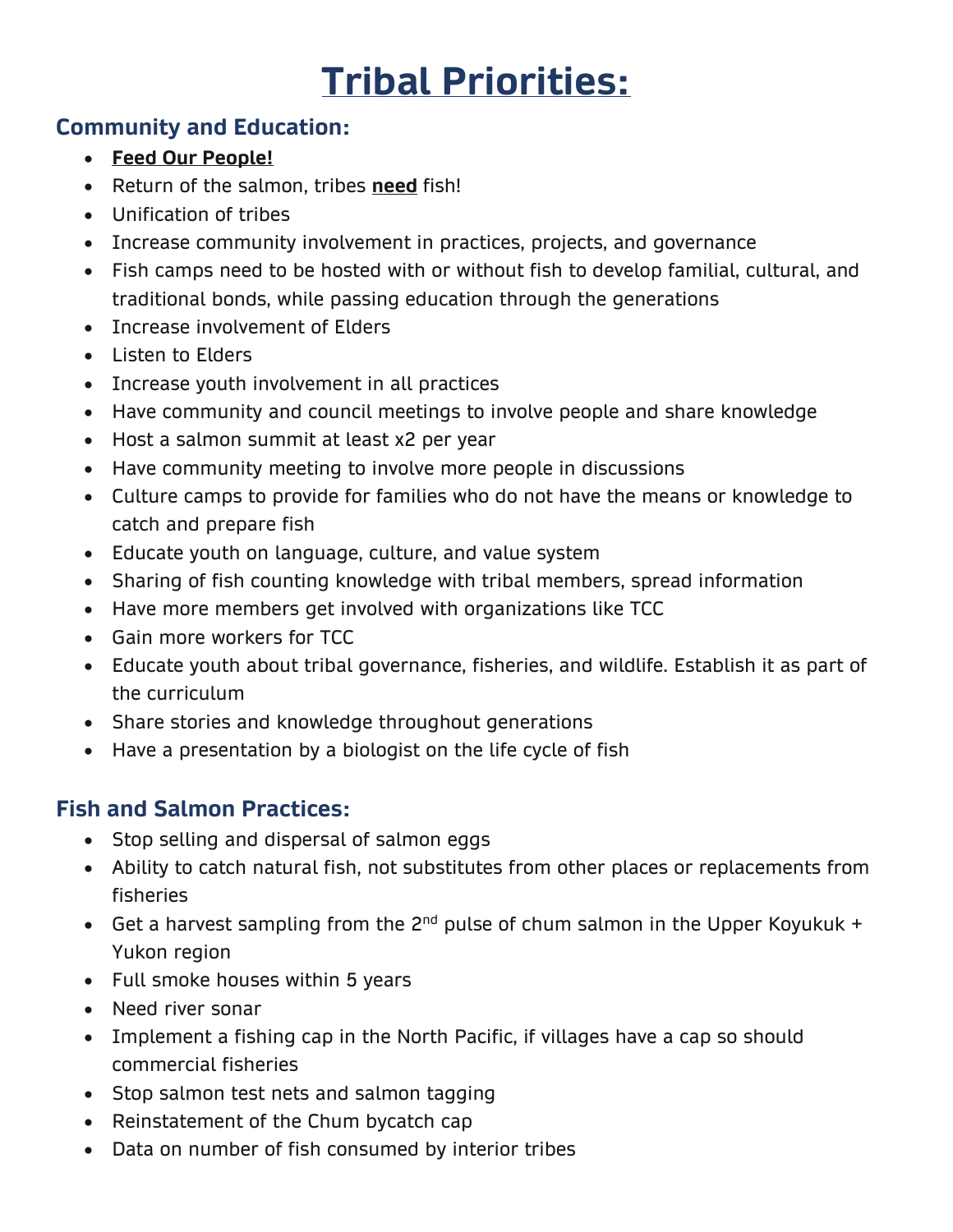- Invest in pollock fisheries
- 1-to-2-hour openings for fishing in Rampart
- Develop more accurate sonar with a deeper reach
- Need to manage and steward eco systems, not just species
- Address the fact that anyone can get a permit for fishing

#### **Tribal Self Governance and Initiatives:**

- Attain equitable fishing for all users
- Advocate for bill 123 and push for approval
- Create our own regulations for fishing and hunting aligning with subsistence priorities, currently we cannot manage our own allotments
- Reinstate trade routes and agreements
- Attain self-governance as western/colonial cultures are too removed from nature, develop our own dept of fish and game, dept of fisheries, dept of ag, etc… At minimum more co-management with agencies
- Create a corporate food sharing initiative
- Develop a tribal bycatch taskforce run by tribal members
- Create our own regulations for fishing and hunting aligning with subsistence priorities, currently we cannot manage our own allotments

#### **Federal and State Management:**

- More effective state and federal management overall
- More co–management with agencies
- Equity under federal and state laws
- Legislative changes to prioritize subsistence fishing and equitable harvest
- Make subsistence its own program, not under commercial fishing overhead
- Change mindset that subsistence living is done because tribes are poor to a mindset that this is a way of life chosen because of its importance
- Need to strengthen/reinforce the AC's with tribal knowledge
- Meet with the Marine Mammal Commission and speak to them about their comanagement relationships
- Prioritize working with the Federal Government on co-management, and eventually have the projects turned over to tribal management
	- o No state management!
- Have a tribal led summer fish meeting with the Federal and State Governance
- Speak with Representative Cronk about priorities
- Tribal self-governance over all fish and game, no state or federal involvement
- Need to focus on the fact that Federal and State Government took the land from our people, it is time to get back our land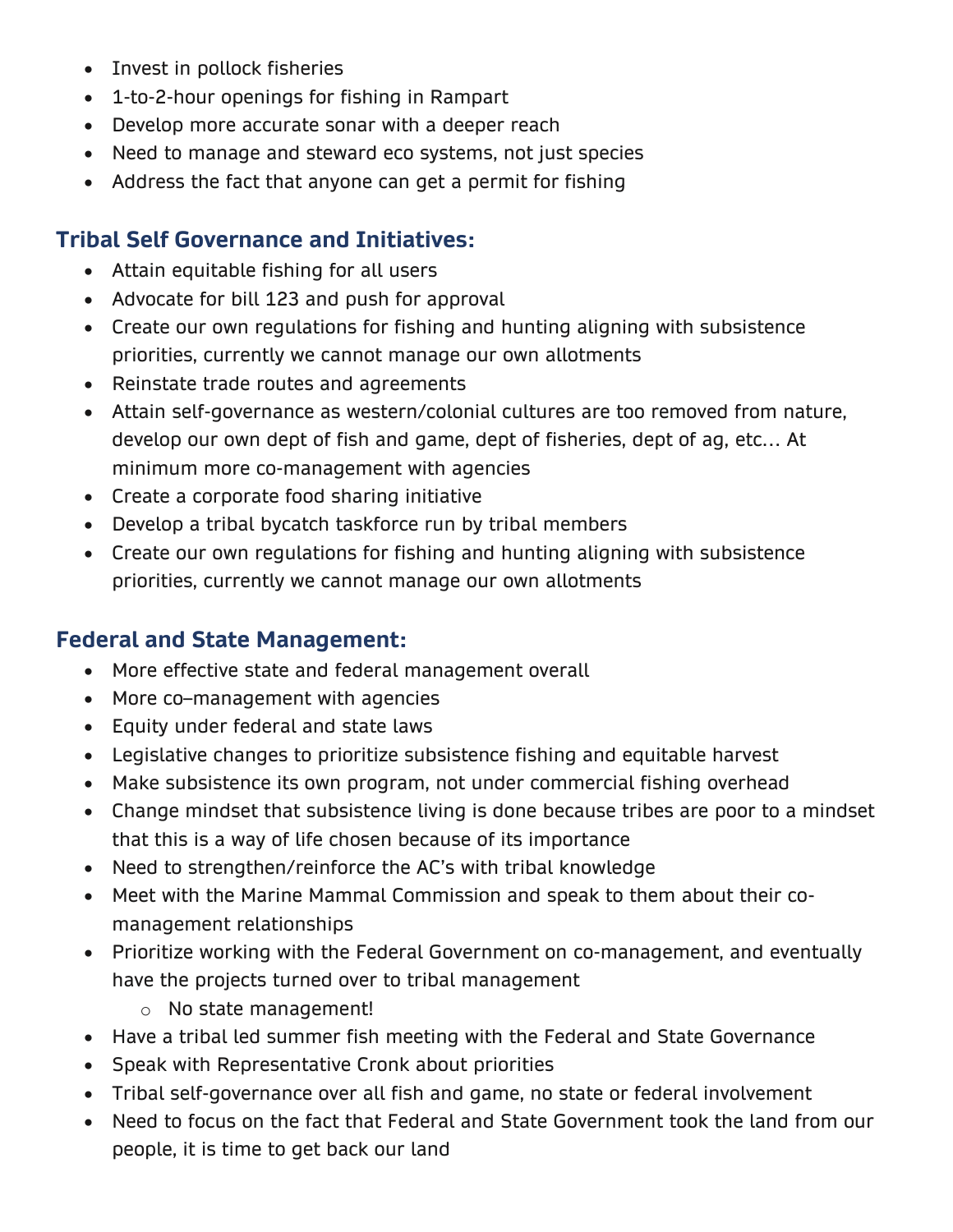- State is focused on maintaining their 1-billion-dollar budget and not on actual management, needs to be refocused on conservation and subsistence
- Write to CDQ's to affect legislature
- Gain control of state fishery hatchery farms
- Deny state involvement in spring meeting, they use voices against the villages
- Partner with organizations to see management of hatchery fish
- Stop state set net testing
- Elevate subsistence importance in state and federal structure

## **Funding:**

- Emergency resolution for Tanana Chiefs Conference to receive funding for the task force
- Have tribes donate money from the wildlife and parks funding to TCC taskforce
- Create a travel fund to fund travel for people unable to afford to go to meetings due to costs
- Create a consortium and pool resource to purchase land going to auction
- Develop a food security fund
- Develop funding and training for genetic salmon sampling
- Stop competing for funding from the commission and attain permanent funding without yearly requests
- Commissions get BIA funding for pilot programs, switch from pilot to developed programs